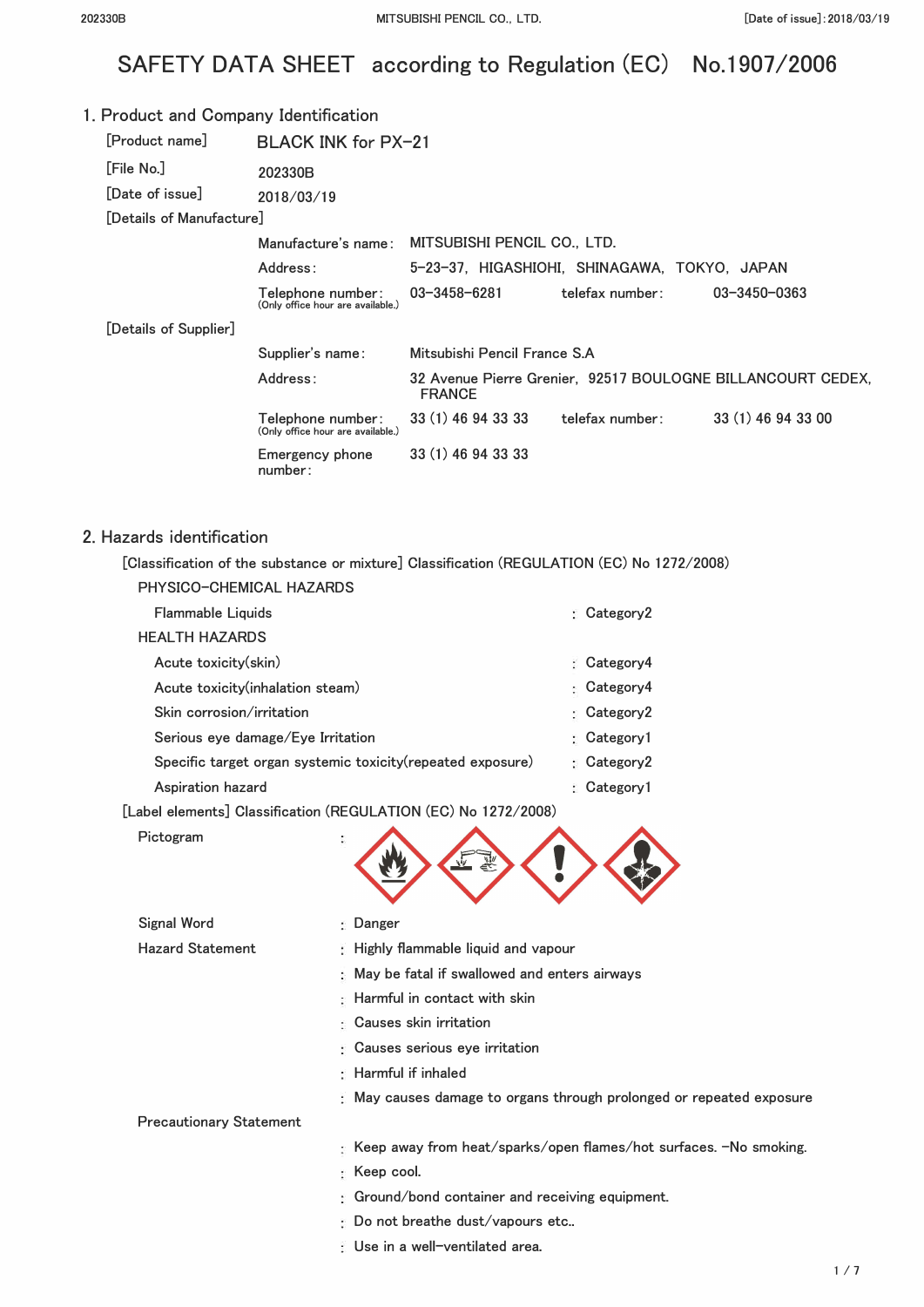- : Take off contaminated clothing and wash before reuse.
- : Wash contaminated clothing before reuse.
- : IF ON SKIN(or hair): Remove immediately all contaminated clothing, Rinse skin with water.
- : If skin irritation occurs: Get medical advice/attention.
- : In case of fire: Use appropriate means for fire extinguishing in accordance with all current regulations and standards.
- IF SWALLOWED: Get immediate medical advaice/attention. Do NOT induce  $\overline{\phantom{a}}$ vomiting.
- IF ON SKIN: Wash with plenty of soap and water Get immediate medical  $\Box$ advaice/attention.
- : IF INHALED:Remove victim to fresh air and keep at rest in a position comfortable for breathing Get medical advice/attention if you feel unwell.
- : IF IN EYES: Rise cautiously eith water for several minutes. Remove contact lense, if present and easy to do Continue rinsing Get immediate medical advaice/attention.
- : Store in a well-ventilated place. Keep cool.
- : Dispose in accordance with all current regulations and standards.
- [Other hazards] No information available.

# 3. Composition/information on ingredients

| [The chemical product is a substance or a mixture] |                   | Mixture                  |                                                                                                             |  |
|----------------------------------------------------|-------------------|--------------------------|-------------------------------------------------------------------------------------------------------------|--|
| [Chemical nature]                                  | [Component parts] | Ink                      |                                                                                                             |  |
| Chemical name                                      | Cas No.           | Concentration range(wt%) | Classification<br>(REGULATION (EC) No<br>1272/2008)                                                         |  |
| Xylenes                                            | 1330-20-7         | $30 - 50$                | Flam. Lig.3; H226<br>Acute Tox 4: H332<br>Acute Tox 4: H312<br>Skin Irrit 2; H315                           |  |
| Ethylbenzene                                       | $100 - 41 - 4$    | $10 - 30$                | Flam. Lig $2$ ; H $225$<br>Acute Tox 4: H332<br>Asp. Tox 1; H304<br>STOT RE2: H373                          |  |
| Isobutyl alcohol                                   | 78-83-1           | $\leq 10$                | Flam. Lig.3; H226<br>STOT SE3; H335<br><b>STOT SE3; H336</b><br>Skin Irrit 2; H315<br>Eye Dam $1$ ; H $318$ |  |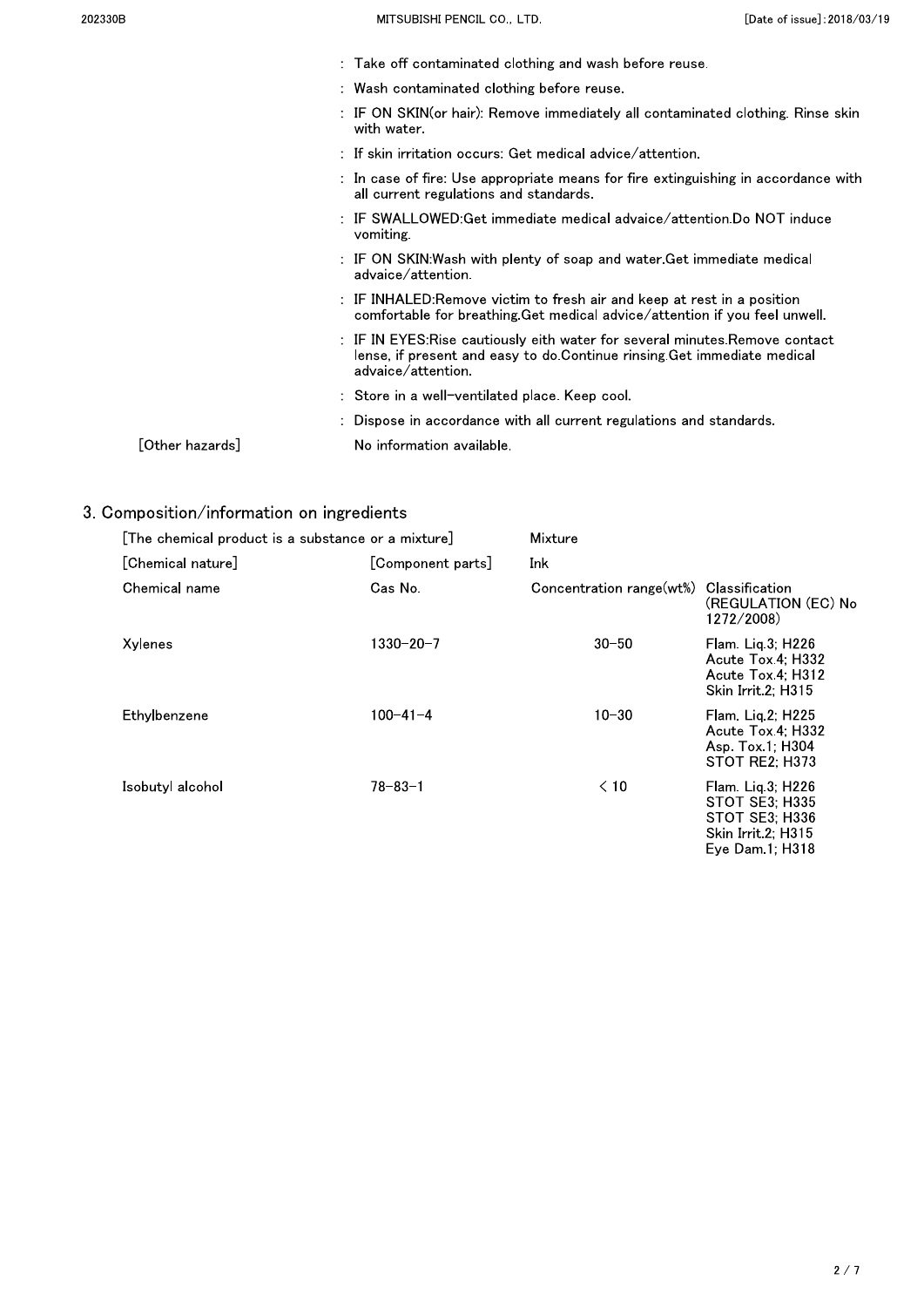# 4 First aid measures

| [Description of first aid measures] |  |  |  |
|-------------------------------------|--|--|--|
|-------------------------------------|--|--|--|

| Eye contact                                                                  | : Flush eyes with plenty of water for at least 15 minutes.                                                   |  |  |
|------------------------------------------------------------------------------|--------------------------------------------------------------------------------------------------------------|--|--|
|                                                                              | : Take off the contact lens if possible                                                                      |  |  |
|                                                                              | : Then get medical attention immediately.                                                                    |  |  |
| Skin contact                                                                 | : Wash skin with soap and water for at least 15 minutes while removing<br>contaminated clothing and shoes.   |  |  |
|                                                                              | : Consult medical advice depending on the symptoms.                                                          |  |  |
|                                                                              | : Thoroughly clean and dry contaminated clothing and shoes before reuse.                                     |  |  |
| Ingestion                                                                    | : Consult medical advice, and show the SDS to physician.                                                     |  |  |
|                                                                              | : Never give anything by mouth. If vomiting occurs, keep head lower than hips to<br>help prevent aspiration. |  |  |
| Inhalation                                                                   | : Remove from exposure area to fresh air immediately. Give artificial respiration if<br>not breathing        |  |  |
|                                                                              | : Consult medical advice, and show the SDS to physician.                                                     |  |  |
|                                                                              | [Most important symptoms and effects, both acute and delayed]                                                |  |  |
|                                                                              | No information available.                                                                                    |  |  |
| [Indication of any immediate medical attention and special treatment needed] |                                                                                                              |  |  |
|                                                                              | No information available.                                                                                    |  |  |
|                                                                              |                                                                                                              |  |  |

## 5. Firefighting measures

| [Extinguishing media]                                   | Regular dry chemical, carbon dioxide, water, regular foam                                            |
|---------------------------------------------------------|------------------------------------------------------------------------------------------------------|
| [Special hazards arising from the substance or mixture] |                                                                                                      |
|                                                         | No further relevant information available.                                                           |
| [Advice for firefighters]                               | Stay upwind and keep out of low areas and avoid inhalation of material or<br>combustion by-products. |
|                                                         | Wear suitable protective equipment.                                                                  |

### 6. Accidental release measures

[Personal precautions, protective equipment and emergency procedures]

|                                                        | Rope off the area to contain the leak and prohibit entrance except for<br>authorized persons                  |  |
|--------------------------------------------------------|---------------------------------------------------------------------------------------------------------------|--|
|                                                        | Wear appropriate protection gear.                                                                             |  |
|                                                        | Do not work in the leeward.                                                                                   |  |
| [Environmental precautions]                            | Collect leaked material in empty container after leading outflow to a safe area<br>containing earth and sand. |  |
|                                                        | Do not allow leaked material to pollute rivers, lakes, etc.                                                   |  |
| [Methods and material for containment and cleaning up] |                                                                                                               |  |
|                                                        | Wipe off by dry cloth and wash with water.                                                                    |  |
|                                                        | Dispose of pollution or waste in accordance with national, state and local<br>regulations.                    |  |
| [Reference to other sections]                          | No information available.                                                                                     |  |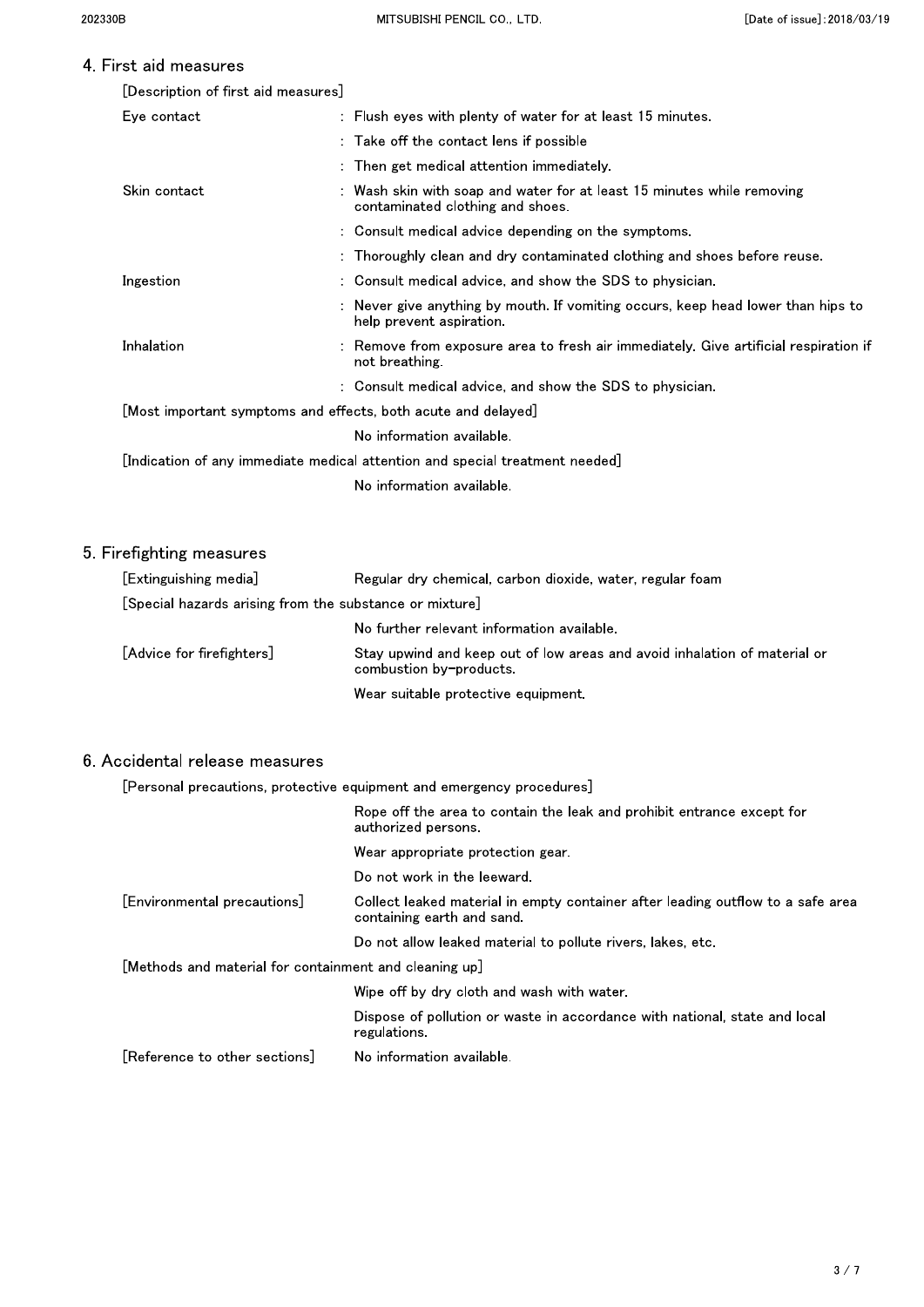### 7. Handling and storage

|                                                                | [Precautions for safe handling]                                  |                                                                                                |
|----------------------------------------------------------------|------------------------------------------------------------------|------------------------------------------------------------------------------------------------|
|                                                                |                                                                  | Do not lick or swallow the ink.                                                                |
|                                                                |                                                                  | Avoid contact with skin and eves.                                                              |
|                                                                |                                                                  | Ventilate the room in case of using and don't breathe the vapor.                               |
|                                                                |                                                                  | Recap after use, and keep out of the reach of childrens.                                       |
| [Conditions for safe storage, including any incompatibilities] |                                                                  |                                                                                                |
|                                                                |                                                                  | Keep away from oxidizing materials, ignition sources, high temperature and<br>direct sunlight. |
|                                                                |                                                                  | Use a container to fill up at the time of shipment.                                            |
|                                                                |                                                                  | Recommended temperature : $0-40^{\circ}$ C                                                     |
|                                                                | $\lceil \mathsf{S}\mathsf{pecific}$ end use $\mathsf{(s)}\rceil$ | No information available.                                                                      |
|                                                                |                                                                  |                                                                                                |

### 8. Exposure controls/personal protection

| [Control parameters]   |             |                                                                                                           |
|------------------------|-------------|-----------------------------------------------------------------------------------------------------------|
| Chemical name          | <b>OSHA</b> | ACGIH                                                                                                     |
| Isobutyl alcohol       |             | (TWA)50ppm                                                                                                |
| Xylenes                |             | (TWA)100ppm<br>(STEL)150ppm                                                                               |
| Exposure controls      |             |                                                                                                           |
| Protective equipment   |             | : Ventilate the room in case of using it and don't<br>breathe the vapor. Do mechanical exhaust as needed. |
| Respiratory protection |             | : Wear a tool for protection for breathing by all means.                                                  |
| Hands protection       |             | : Wear solvent-resistant-related protection gloves by<br>all means.                                       |
| Eye protection         |             | : Wear protection glasses by all means.                                                                   |

Skin protection

: Wear solvent-resistant-related protection clothes by all means.

# 9. Physical and chemical properties

[Information on basic physical and chemical properties]

| Color                      | : Black                                                          |
|----------------------------|------------------------------------------------------------------|
| State                      | : Liquid                                                         |
| Odor                       | : Aromatic odor                                                  |
| рH                         | $:$ No information available.                                    |
| Boiling point              | : No information available [Isobutyl alcohol 107.9 $^{\circ}$ C] |
| Melting point              | $:$ No information available.                                    |
| Flash point                | : No information available [Ethylbenzene 18.0 $^{\circ}$ C]      |
| Autoignition temperature   | : No information available [Isobutyl alcohol $415.0^{\circ}$ C]  |
| <b>Explosion limits</b>    | $:$ No information available.                                    |
| $V$ apor density $(air=1)$ | : No information available.                                      |
| Density                    | $:$ about $0.9$                                                  |
| Solubility in water        | : insoluble                                                      |
| Evaporation rate           | $:$ No information available.                                    |
| [Other information]        | No information available.                                        |
|                            |                                                                  |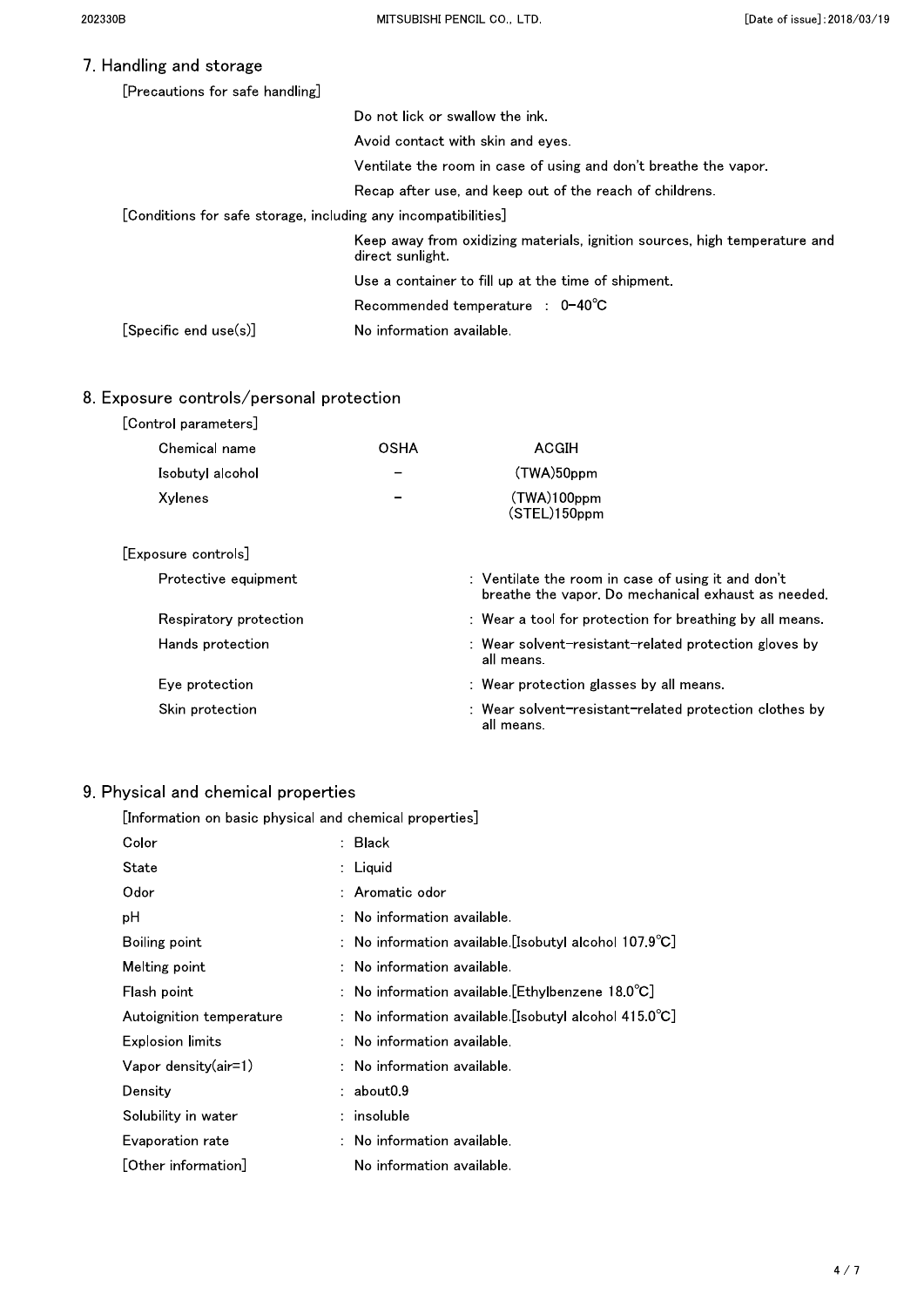| 10. Stability and reactivity                                |                                                                            |
|-------------------------------------------------------------|----------------------------------------------------------------------------|
| [Chemical stability]                                        | This mixture is stable in normal temperature, a condition of the pressure. |
| [Reactivity]                                                | No data available.                                                         |
| [Conditions to avoid]                                       | Avoid heat, flames, sparks and other sources of ignition.                  |
|                                                             | Avoid direct sunlight and high temperature.                                |
| [Incompatible materials]                                    | No information available.                                                  |
| [Hazardous decomposition products]                          | No information available.                                                  |
| [Possibility of hazardous reactions]                        | No information available.                                                  |
| 11. Toxicological information                               |                                                                            |
| [Information on toxicological effects]                      |                                                                            |
| Acute toxicity(oral)                                        |                                                                            |
| Classification not possible                                 | : No information available.                                                |
| Acute toxicity(skin)                                        |                                                                            |
| Category4                                                   | : $1000 \leq LDS0 \leq 2000$ mg/kg (estimate value)                        |
| Acute toxicity(inhalation:vapours)                          |                                                                            |
| Category4                                                   | : $10 \lt$ LC50 $\lt$ 20 mg/L (estimate value)                             |
| Skin corrosion/irritation                                   |                                                                            |
| Isobutyl alcohol                                            | : Category2                                                                |
| Xylenes                                                     | : Category2                                                                |
| Serious eye damage/Eye Irritation                           |                                                                            |
| Isobutyl alcohol                                            | : Category1                                                                |
| Respiratory sensitizer                                      |                                                                            |
| No information available.                                   |                                                                            |
| Skin sensitizer                                             |                                                                            |
| No information available.                                   |                                                                            |
| Germ cell mutagenicity                                      |                                                                            |
| No information available.                                   |                                                                            |
| Carcinogenicity                                             |                                                                            |
| No information available.                                   |                                                                            |
| Toxic to reproduction                                       |                                                                            |
| No information available.                                   |                                                                            |
| Specific target organ systemic toxicity(single exposure)    |                                                                            |
| No information available.                                   |                                                                            |
| Specific target organ systemic toxicity (repeated exposure) |                                                                            |
| Ethylbenzene                                                | : Category2                                                                |
| Aspiration hazard                                           |                                                                            |
| Ethylbenzene                                                | : Category1                                                                |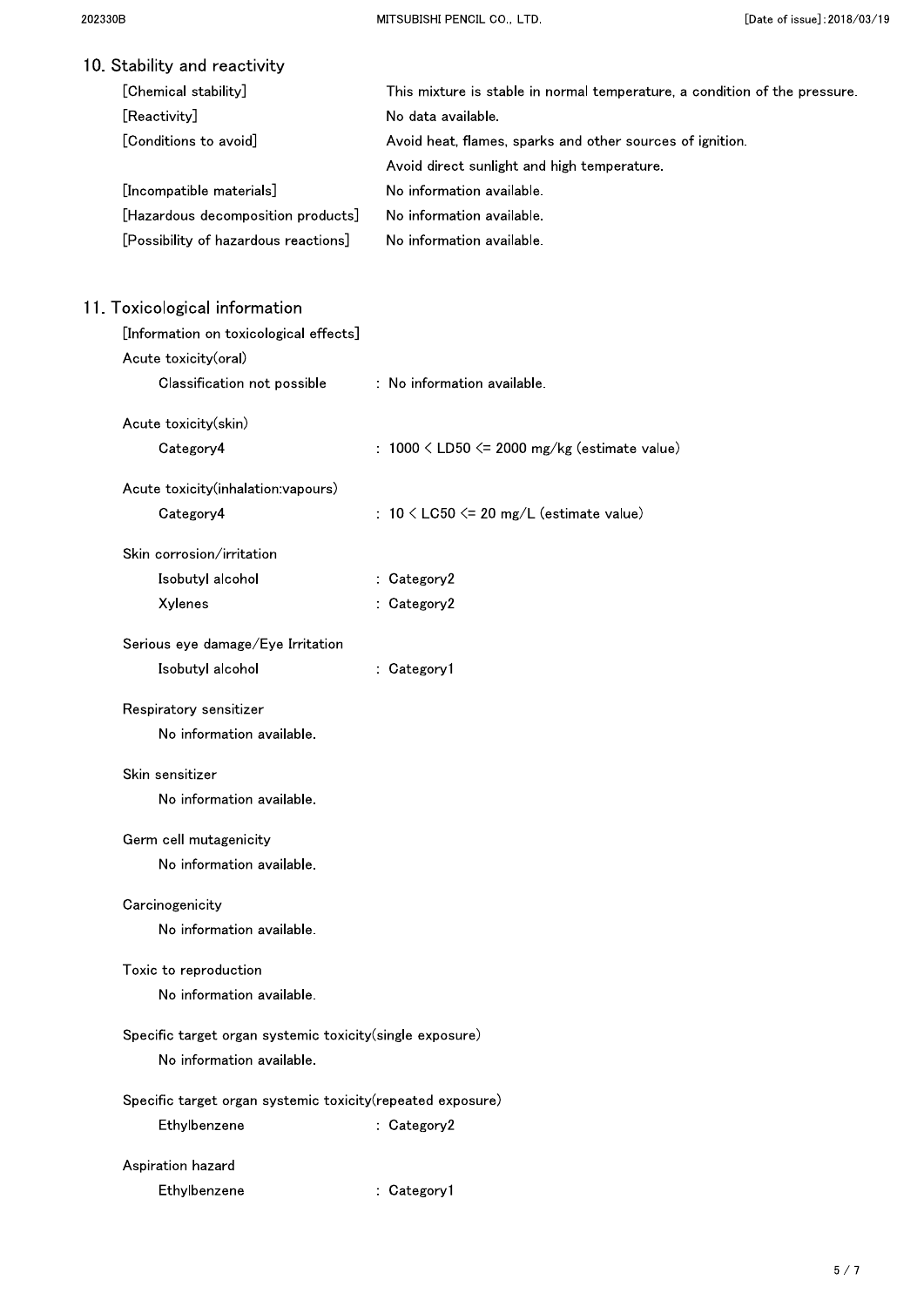Hazard to the Aquatic Environment (Acute) No information available.

## Hazard to the Aquatic Environment (Chronic) No information available.

### 12. Ecological information

| [Toxicity for fish]                  | No information available. |
|--------------------------------------|---------------------------|
| [Toxicity for crustaceans]           | No information available. |
| [Toxicity for algae]                 | No information available. |
| [Persistence and degradability]      |                           |
|                                      | No information available. |
| [Bioaccumulative potential]          | No information available. |
| [Mobility in soil]                   | No information available. |
| [Results of PBT and vPvB assessment] |                           |
|                                      | No information available  |
| [Other adverse effects]              | No information available. |

## 13. Disposal considerations

[Waste treatment methods] Dispose in accordance with all current regulations and standards. Do not allow it to flow into the drainages with waste fluid.

### 14. Transport information

| [Transport hazard class(es)]      | Class3 Flammable liquids                                                                                                                     |
|-----------------------------------|----------------------------------------------------------------------------------------------------------------------------------------------|
| [UN number, proper shipping name] |                                                                                                                                              |
|                                   | 1263 Paint                                                                                                                                   |
| [Packing group]                   |                                                                                                                                              |
| [Special precautions for user]    | Check the container for any leakage. Load a cargo without a dropping or<br>incurring damage, and take causion against collapse of container. |

### 15. Regulatory information

[Safety, health and environmental regulations/legislation specific for the substance or mixture] Follow all regulation in your country.

#### [Chemical safety assessment]

Ink or lead are manufactured in accordance with ISO 8124-3 Safety of Toys - Part 3""